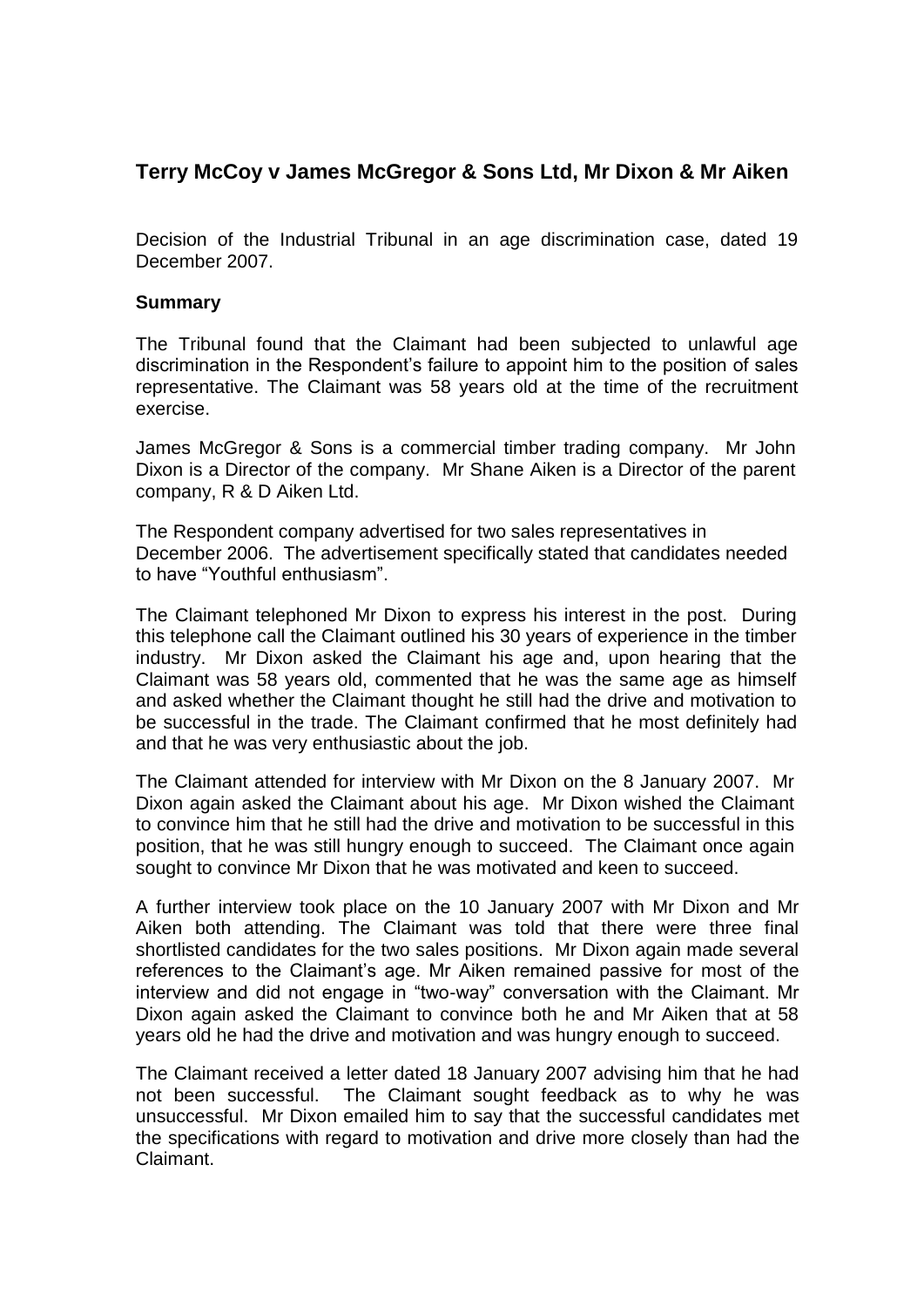The Respondents had not given any of the candidates job descriptions or personal specifications for the positions. However, they did use an interview rating sheet for both the first and second interviews.

The two successful candidates were aged 43 and 43 years old. One candidate had provided his age on his CV and Mr Dixon had written the date of birth on the other candidates CV. Mr Dixon could not provide any rational explanation to the Tribunal as to why he had taken that step. On the rating form for the first interview, Mr Dixon had recorded the Claimants age with the following comments:

## "age 59 - health good -question of motivation"

On the rating form for the second interview the comment "motivation??" was written and also "Shane's comment. That lad would put me to sleep."

Mr Aiken did not complete an interview rating sheet for any candidate. The Tribunal were critical of the process of marking and scoring of the interviewees using this rating form, describing the process as "opaque". The marking was inconsistent and difficult to understand. The Tribunal commented:

"It seemed to the tribunal as if the two panel interviewers had composed the scoring as they went along on what seems to have been an entirely ad hoc basis. There were manifest inconsistencies in the scoring. In general terms the scoring was characterised by a lack of transparency and by obscurity. Perhaps that is not surprising when it is noted the interview process conducted by Mr Dixon and by Mr Aiken without such reference points as might have been available from a properly designed and detailed job description and person specification."

The Respondents attempted to argue that the advertisements inclusion of the term "youthful enthusiasm" was a mere term of popular usage. However, the Tribunal found that it was appropriate to draw an inference of discrimination from the wording used in the advertisement.

The Tribunal accepted the Claimant's evidence in relation to the questions asked by Mr Dixon regarding his age, stating:

"There was a clear linkage in Mr Dixon's mind at the time between the concepts of "age" and "energy" , "enthusiasm" and "motivation" , hence the usage of "youthful enthusiasm" in the advertisement (youth being synonymous with "enthusiasm"). ……….. Any age related question potentially may carry with it an inference that the employer has taken into account the age of the applicant for employment in a way that is possibly unlawfully discriminatory."

Mr Dixon and Mr Aiken had approached the selection process with the notion that the Claimant would be potentially less of an asset to the company than would be his younger co-interviewers. The selection arrangements operated in a discriminatory manner. The Tribunal concluded: